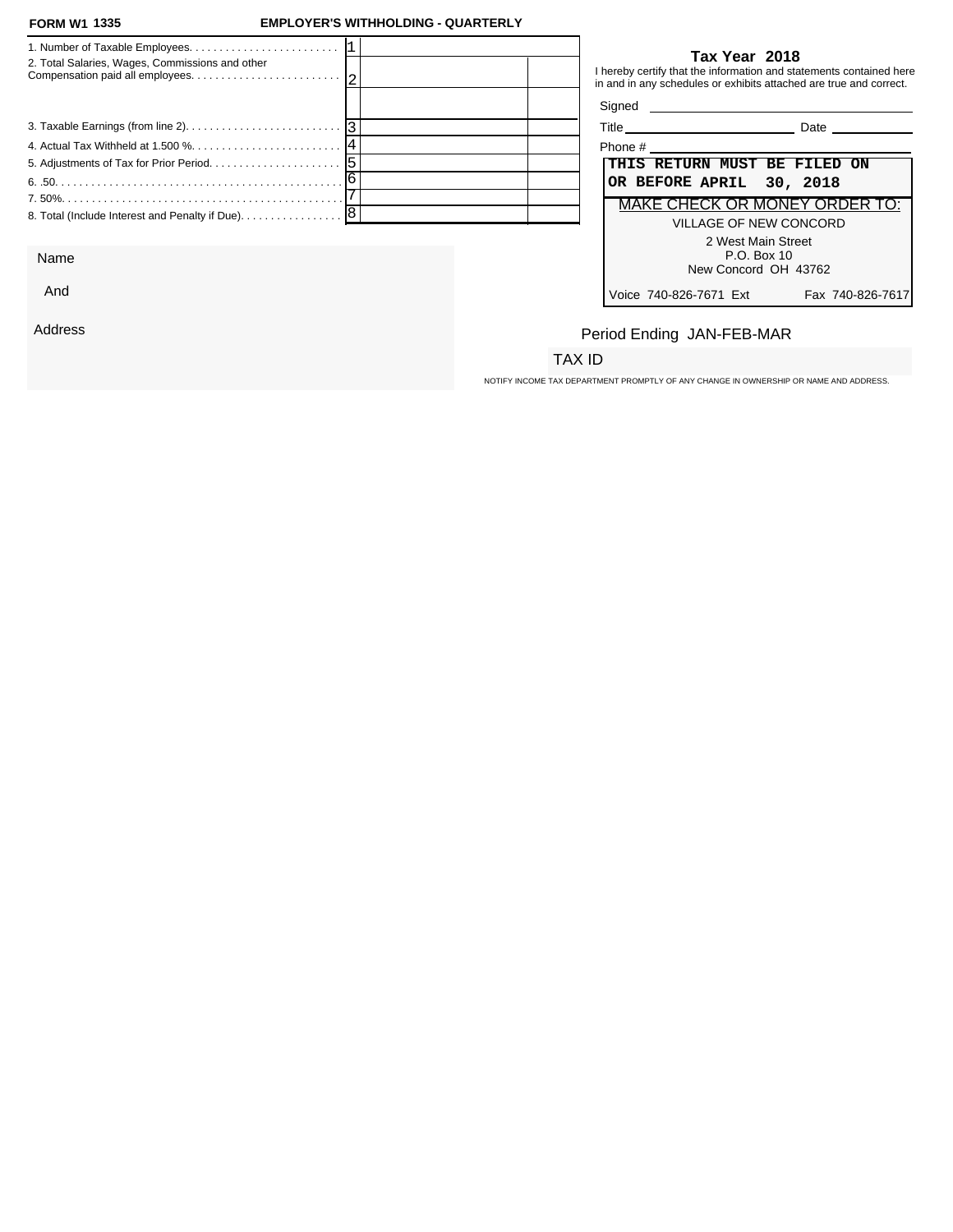#### **FORM W1 1335**

And

Address

### **FORM W1 EMPLOYER'S WITHHOLDING - QUARTERLY**

| 2. Total Salaries, Wages, Commissions and other | Tax Year 2018<br>I hereby certify that the information and statements contained here<br>in and in any schedules or exhibits attached are true and correct. |
|-------------------------------------------------|------------------------------------------------------------------------------------------------------------------------------------------------------------|
|                                                 |                                                                                                                                                            |
|                                                 | <b>Date Date</b>                                                                                                                                           |
|                                                 | Phone #                                                                                                                                                    |
|                                                 | <b>THIS RETURN MUST BE FILED ON</b>                                                                                                                        |
|                                                 | OR BEFORE JULY 31, 2018                                                                                                                                    |
|                                                 | MAKE CHECK OR MONEY ORDER TO:                                                                                                                              |
|                                                 | VILLAGE OF NEW CONCORD                                                                                                                                     |
|                                                 | 2 West Main Street                                                                                                                                         |
| Name                                            | P.O. Box 10                                                                                                                                                |

### **Tax Year 2018**

| Title | Date |  |
|-------|------|--|
|-------|------|--|

| Phone # |                         |                        |                                      |  |
|---------|-------------------------|------------------------|--------------------------------------|--|
|         |                         |                        | THIS RETURN MUST BE FILED ON         |  |
|         | OR BEFORE JULY 31, 2018 |                        |                                      |  |
|         |                         |                        | <b>MAKE CHECK OR MONEY ORDER TO:</b> |  |
|         |                         | VILLAGE OF NEW CONCORD |                                      |  |
|         |                         | 2 West Main Street     |                                      |  |
|         |                         | P.O. Box 10            |                                      |  |
|         |                         | New Concord OH 43762   |                                      |  |
|         | Voice 740-826-7671 Ext  |                        | Fax 740-826-761                      |  |

# Period Ending APR-MAY-JUN

## TAX ID

NOTIFY INCOME TAX DEPARTMENT PROMPTLY OF ANY CHANGE IN OWNERSHIP OR NAME AND ADDRESS.

| <b>FORM W1 1335</b>                             | <b>EMPLOYER'S WITHHOLDING - QUARTERLY</b> |                                                                                                                                                            |  |
|-------------------------------------------------|-------------------------------------------|------------------------------------------------------------------------------------------------------------------------------------------------------------|--|
| 2. Total Salaries, Wages, Commissions and other |                                           | Tax Year 2018<br>I hereby certify that the information and statements contained here<br>in and in any schedules or exhibits attached are true and correct. |  |
|                                                 |                                           | Signed <b>Signed</b>                                                                                                                                       |  |
|                                                 |                                           |                                                                                                                                                            |  |
|                                                 |                                           | THIS RETURN MUST BE FILED ON                                                                                                                               |  |
|                                                 |                                           | OR BEFORE OCTOBER 31, 2018                                                                                                                                 |  |
|                                                 |                                           | <b>MAKE CHECK OR MONEY ORDER TO:</b>                                                                                                                       |  |
| 8. Total (Include Interest and Penalty if Due). | 8                                         | <b>VILLAGE OF NEW CONCORD</b>                                                                                                                              |  |
| Name                                            |                                           | 2 West Main Street<br>P.O. Box 10<br>New Concord OH 43762                                                                                                  |  |
| And                                             |                                           | Fax 740-826-7617<br>Voice 740-826-7671 Ext                                                                                                                 |  |
| Address                                         |                                           | Period Ending JUL-AUG-SEP                                                                                                                                  |  |
|                                                 |                                           | TAX ID                                                                                                                                                     |  |
|                                                 |                                           | NOTIFY INCOME TAX DEPARTMENT PROMPTLY OF ANY CHANGE IN OWNERSHIP OR NAME AND ADDRESS.                                                                      |  |